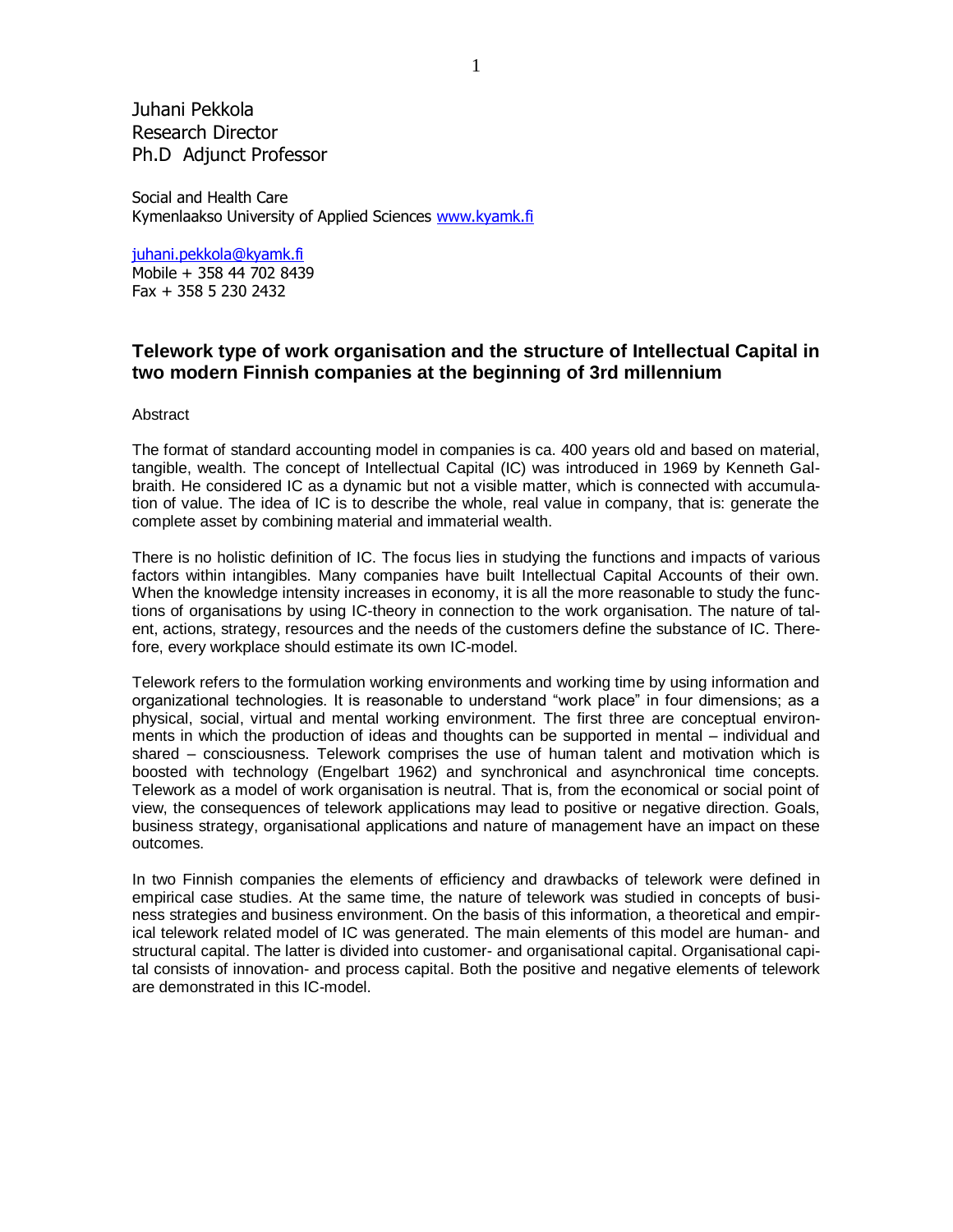#### **Great expectations notwithstanding**

**It has become customary to write that "despite the great expectations, telework realized not in anticipated manner." This refers to some estimates made in the 1980s and 1990s about the complete transfer of work from traditional workplace to home. Usually, such texts convey the intention that telework "did not succeed". How should this be interpreted?** 

People live in the world of series of changes, moving in different directions. At every moment, many ideas differing from or even contradicting each other are true at the same time. However, in their everyday flurry people expect to have just one, preferably simple solution. It is the task of social scientists, especially those focusing on working life, to explain how ideas can appear to be contradictory and still be true at the same time. When describing social world scientifically, one has to be careful in his fascination of research materials, scientific definitions and the results of previous studies so as not to be cornered by the uncomfortably complex "reality" that defines all categorical statements.

In 1990s, it became common to start using computers to assist people's work. The expansion of the Internet led to radical changes in the documentation, storage and search of information. At the same time, the information aspect of work became dominant, and all the more often the work tasks were related to creating and distributing information. The tasks no longer required much physical performance but they became psychologically more demanding.

Especially managerial employees suddenly had more alternatives as to where to do their work. Experts still have their desks and work stations but they also work at home, during conferences, at their customers' facilities, during commute, and even in their spare time while travelling or staying at their summer cottages. This is made possible by the information technology tools and networks. In addition to the three-dimensional surroundings of our workplace, we also work in a social and virtual environment.

The employees now have the chance, even responsibility, to be flexible about the place where they do their work. As early as in 2004, 40 % of the Finnish employees occasionally worked outside their workplace, and 25 % occasionally worked from home. The use of computer technologies no longer classifies workers. The forms of telework have become routine for managerial employees, and the practices are spreading among all levels of employee positions.

Usually, telework is seldom explicitly agreed upon by the employee and the employer and therefore it may appear "invisible". The arrangements are unofficial and often based on expert autonomy, that is, the employees' possibility to organize their work independent of the employer. The employees working from home or while travelling do not consider themselves to be teleworkers, they are simply working in a convenient way. Also, the surveys determining the amount of telework on the basis of – missing - official and formal agreements, or a high number of teleworking hours, increase the invisibility of telework. The internal prerequisites and administrative decisions of such surveys significantly constrain the study which then fails to meet the quantity criteria. The lack of supporting survey reports has led to the conclusion that telework does not exist. Because of this approach, the unofficial or unidentified work arrangements pass unnoticed. As far as the social sciences are concerned, the situation is further complicated by the fact that the unofficial nature of telework is often a deliberate choice, and may have very interesting reasons. Therefore, it is essential to study the concepts of working time and workplaces in all their diversity.

After 25 years, the apparent forms of telework are quite different from the forecast made in the 1980s. There exists a wider variety of working hours and workplaces. The transition has not been into full-time home-based work, but into technologically, even organizationally, supported working environments. The expectations may have been great, but the changes in organizing work were more extensive than expected. However, the expectations were not directed at the paradicmatical changes in the way people work. Therefore, they could not be met. This is why new hypotheses are needed.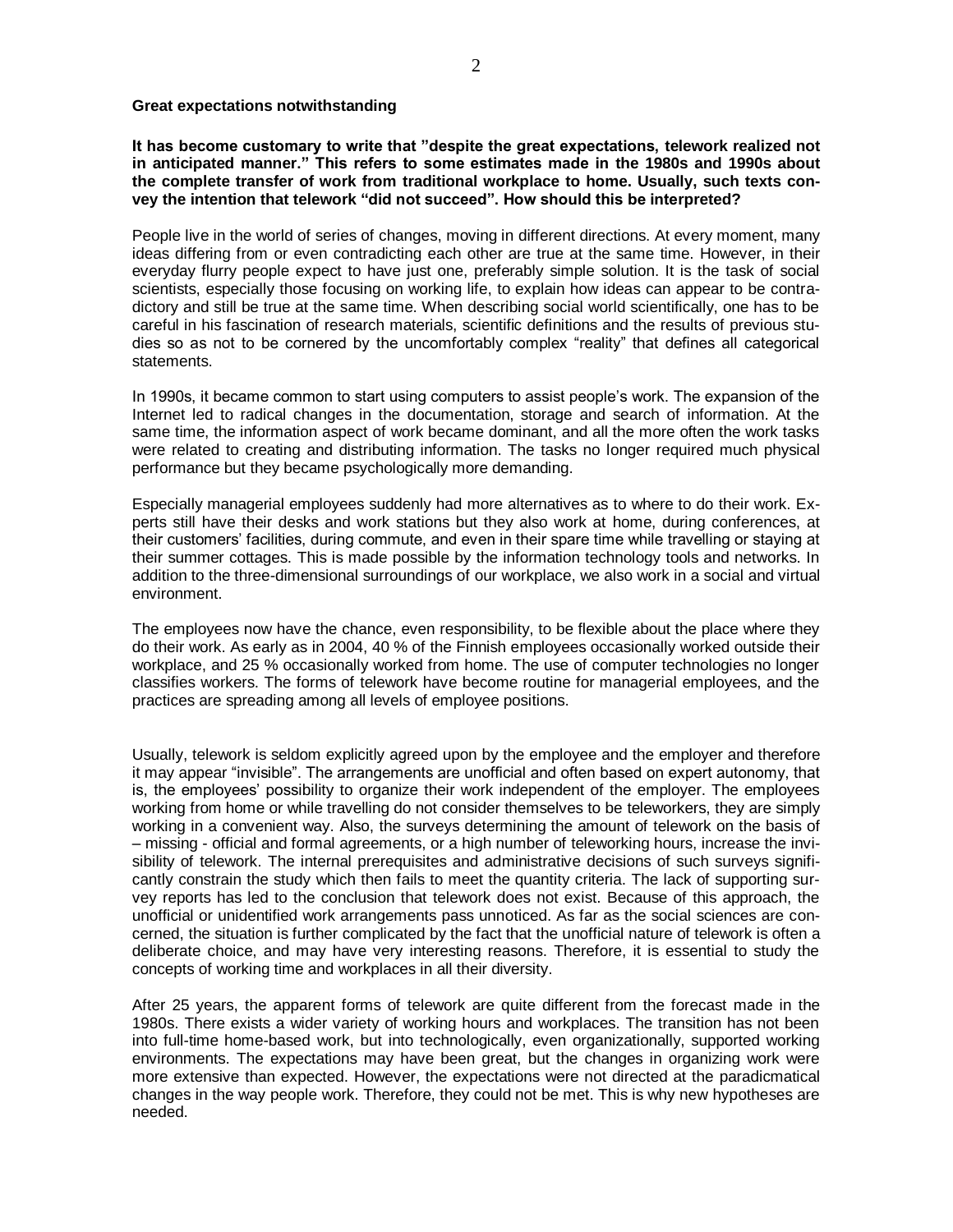Satu Ojala (2009) has conducted pioneering research in the field of "distributed work", defined terminology and determined the relations between terms, and illustrated the dimensions in which the various forms of work are structured. One cannot help but agree with the statement she and Sullivan (2003) made: "The different forms of work should be assessed on the basis of the collected materials without preconceived constraints, and it is important to create and operationalize a framework for unprejudiced research.

## **1. The Concept of Telework**

According to Glaser and Strauss, a concept is a structure of the conceived features. Evidence is a theoretical generalization of the nature of a system, it forms the foundation for categories and describes the concept. The concept proper is unchangeable, although its essential characteristics may have different interpretations over time. It has its meaning which relates to time, more specifically, the theoretical-practical way of thinking in which it was created. (Glaser & Strauss; 1967, 23., compare; Björkegren & Rapp; 1999, 163.)

The definition and usage of the concept of telework is inseparable from the context. The content of the definition is determined by what the term telework refers to, for example, physical distance, varying working hours and places, or participation and presence in a work process. Scientists have used telework to generally describe context in its different stages. Telework, eWork, and presence refer to the idea of being present in a process which is progressing in different places. The core content in the organization of telework relates to the facilitation of this participation, whether it emerges from an individual or organizational initiative.

Ignoring here the terminology relating to the history of the definition of telework, the term –teleworkitself and the concepts of eWork and presence can be given a common operative definition:

**The concepts of telework, eWork and telepresence are considered as a whole to which the term** *telework* **refers. Telework seeks to create temporal and spacial arrangements to facilitate working methods that foster an innovative environment in order to produce knowledge. This may be done in physical, virtual or social platforms or spaces as long as they are used to support psychological or conscious individual or group processes to create knowledge. To this end, the physical, social, and technological factors of working and business environments should be interrelated in ways that improve thinking and innovating.**

# **2. Knowledge Economy and Intellectual Capital**

 $\overline{a}$ 

The concept of *intellectual capital* was first used by John Kenneth Galbraith in 1969. He considered it as a dynamic but invisible factor to which the accumulation of value in business applications related. (Campbell & Grantham; 1998, 171.) There is no comprehensive definition of intellectual capital but the term relates to the factors involved in the production of knowledge whose operative functions are interpreted in parallel.

Stewart regards information and knowledge as public commodities that can be used without being consumed. The number of users has no effect on the production costs. An item containing knowledge is accessible within the limits of physical and economical realities but the knowledge the item conveys is not restricted by these limits. The use of knowledge is often controlled by the consumer, not the producer. Also, knowledge can exist in several places simultaneously. It can be divided but no longer returned to the sender. Knowledge is time-sensitive. It is valuable because it can be found in abundance and refined, and made more concise. The initial production costs of knowledge are usually high but reproduction and distribution is inexpensive.<sup>1</sup> (Stewart; 1997, 169-173.)

 $1$  Prior to the economic bubble of the millennium, the knowledge economy was sometimes viewed with hyper-optimistic expectations: Stewart claims that the principles of the traditional economic theory did not apply to the knowledge economy. Demand and supply will not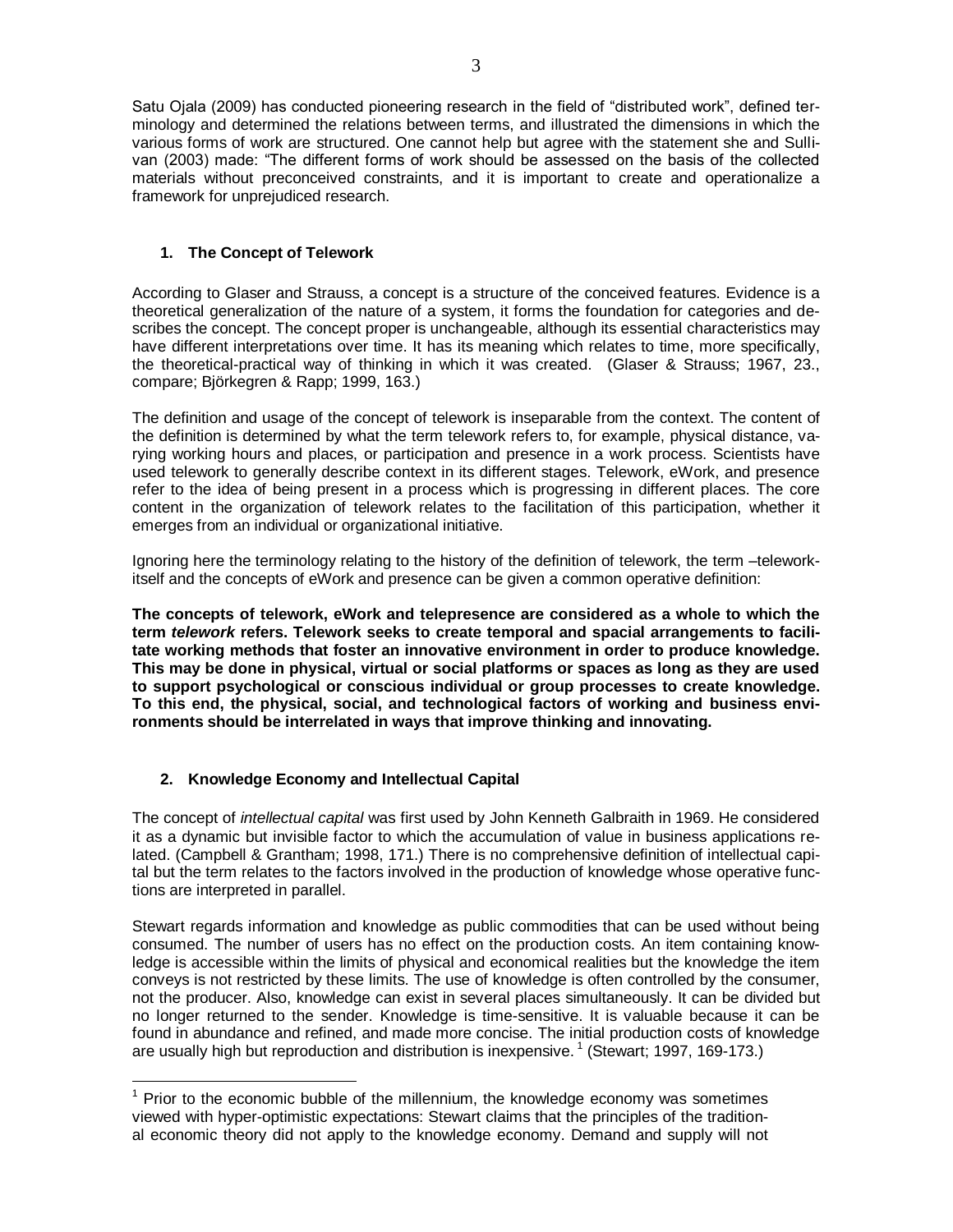Knowledge as a product brings new qualities to business operations in relation to product development, distribution and production organization. In the world of network co-operation, the roles of the producer and consumer are becoming more versatile. Nevertheless, it is still imperative to find relevant market or application areas for the produced knowledge, and the distribution of knowledge has its cost. Especially, customer-specific knowledge cannot be produced endlessly or without expenses. The production of knowledge may also blow out of proportion resulting in what is called information fatigue when it becomes difficult to interpret and process information. Stewart also has admitted the problem of knowledge overflow (ibid. 130.) (Pekkola; 2002, 137.)

The criticism towards the so called new economy is founded in the relation between power and efficiency. Virtual organizations and markets offer an ideal environment to make the production processes qualitatively more flexible. However, control maintenance, lack of trust, and the problems in generating knowledge or the asymmetry of knowledge hinder virtualization and the applications of telework. (Etzioni; 1977, Pekkola; 1993, 97-100, 246-248, 255-258., Gareis & Mentrup; 1, 2001.). An attempt to solve the problem has been a network organization where technology is used to improve internal flexibility and create long-term relations of trust. (On the e-Work Frontier...)

How then could the operations of workplaces be modeled amidst the increasing knowledge intensiveness? What are the strategies that are directed at the personnel and the organization of work, and what are the trends that relate to intellectual capital?

## **3. Structure of Intellectual Capital**

 $\overline{a}$ 

The facts pointing at the growing role of human factors in economy include, for example, virtual working spaces, networking operations partially based on social competence, flexibility expectations, work processes based on independent and responsible consideration, and the transfer of supervisory functions to the workers. (Suomi & Pekkola; 1999.) The theory of intellectual capital has aimed to explain the significance of human and social factors in business.

## **3.1.Concept of Knowledge in the Theory of Intellectual Capital**

Sveiby constructs his theory of intellectual capital upon the arguments about human nature and knowledge: people are the only active operators in business life, and they create the internal and external structure of business enterprises to manifest themselves. (Sveiby; 1997, 8.) Knowledge is a resource that will qualitatively grow and become more significant when shared. The production of knowledge is a synergetic process serving the customers' needs but also changing the system

determine the nature of production through price mechanisms because the roles of the buyer and seller, or the producer and consumer are intermixed. Also, the logic of marginal utilities in diminishing investments is inapplicable to knowledge production. Rather, excessive production may increase the profits. Knowledge production has significant returns to scale, and its networking benefits will lead to better usability and higher market value as the number of users grows. The wide-spread usage of a production model based on knowledge production will lead to a standard to which the competitors are forced to adjust. (Stewart; 1997, 173-177.)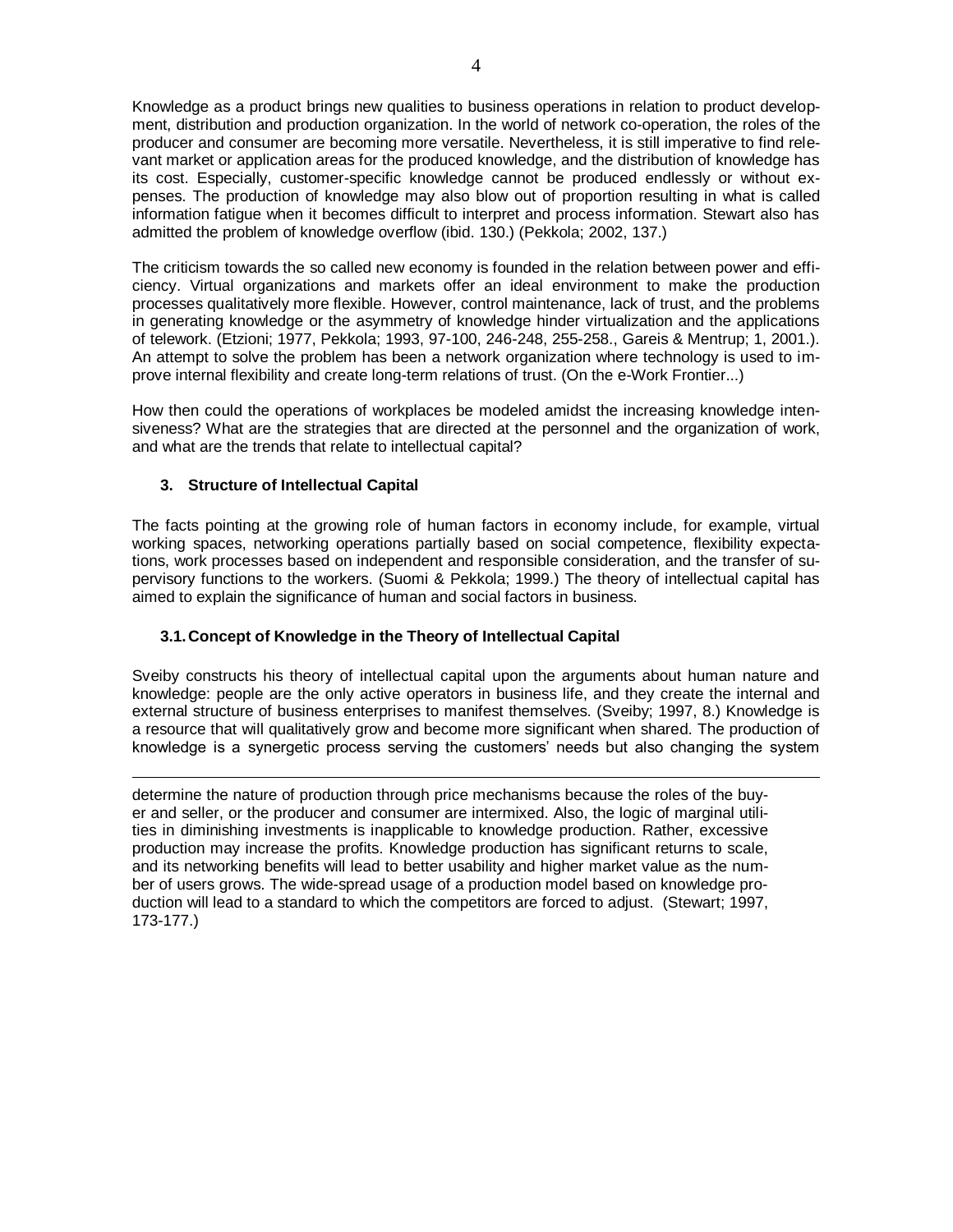where knowledge is originated. (ibid. 22.) Sveiby regards knowledge as a process and describes information as compressed knowledge served to the customer. He emphasizes the significance of competent customer-oriented networks of employees in the production of knowledge and core business operations. (ibid. 24-28.)

Sveiby refers to Shanon's theory (1959) of the entropy of information and views knowledge as nonentropic by nature. The contents of information are defined by the recipient, not the sender<sup>2</sup>. He considers information significant only if it is part of the knowledge forming process. There are many ways to deliver knowledge by means of task performance, and according to Sveiby, the administrative and expert approaches differ from each other. The bitter "power struggles" are often an element of a knowledge-intensive organization*.* (Sveiby; 1997, 40-50.)

Sveiby says knowledge is tacit, referring to the uniqueness of the search of profound knowledge, the dual character of knowledge as a public and private entity, and the attachment of knowledge to prevailing practices. He describes knowledge as a socially constructed phenomenon manifested in the language. (ibid. 30.) On the other hand, Stewart emphasizes the contextuality of knowledge. It is useless unless it relates to an existing strategy. (Stewart; 1997, 70.) Sveiby regards competence both as an individual and socially related quality, and defines knowledge as an ability to function. Competence may lead to expertise manifested in creating one's own rules of operation, and breaking conventional norms. He regards knowledge as an individual operative hierarchy developing from an ability to competence, and further to expertise. (Sveiby; 1997, 29-39.)

## **3.2.Knowledge Production Paradigms**

Sveiby claims that work and production can be organized according to an industrial model based on the utilization of "materialistic" instruments. In the evaluation of knowledge-intensive organizations, this mainly refers to the paradigms related to informatization and knowledge production. (Sveiby; 1997, 130.) (Figure 1.) In informatized production, knowledge is a by-product, whereas within knowledge-based strategies knowledge and knowledge-production are sold as an independent process. In his discussion about the instrumental value of knowledge in the generation of operations, Sveiby summarizes the elements of knowledge control as follows:

| Knowledge is the capaci-<br>ty to act                       | Knowledge cannot be con-<br>trolled - only the space where<br>it was created | Information is<br>knowledge made<br>visible                               |
|-------------------------------------------------------------|------------------------------------------------------------------------------|---------------------------------------------------------------------------|
| This ability<br>increases<br>when it is used                | Shared knowledge is doubled<br>knowledge                                     | but a major portion is<br>lost in conversion                              |
| People have an infinite<br>ability to create know-<br>ledge | The sharing of knowledge is<br>based on trust                                | The benefits of informa-<br>tion are dependent on<br>the use of knowledge |

### **Figure 1. The Principles of Knowledge Control**

(Sveiby; 1 Sept 2000.)

 $\overline{a}$ 

### 3.3.**Intellectual Capital And Knowledge-Intensive Organization**

The principles of the accounting system are 500 years old, and the balance sheet model currently in use was introduced in the 1860s. According to Stewart, it is suitable for the evaluation of industrial companies and the monitoring of the visible balance sheet. However, it fails to recognize several other value-creating factors. In knowledge-intensive organizations, the traditional balance sheet is rendered irrelevant because the production costs are generated by research and development, human capital, and services. (Stewart; 1997, 58-59.) A Danish survey concluded that the benefits gained by evaluating intellectual capital relate to

 $2$  Sveiby even goes as far as to describe information as meaningless and of low value.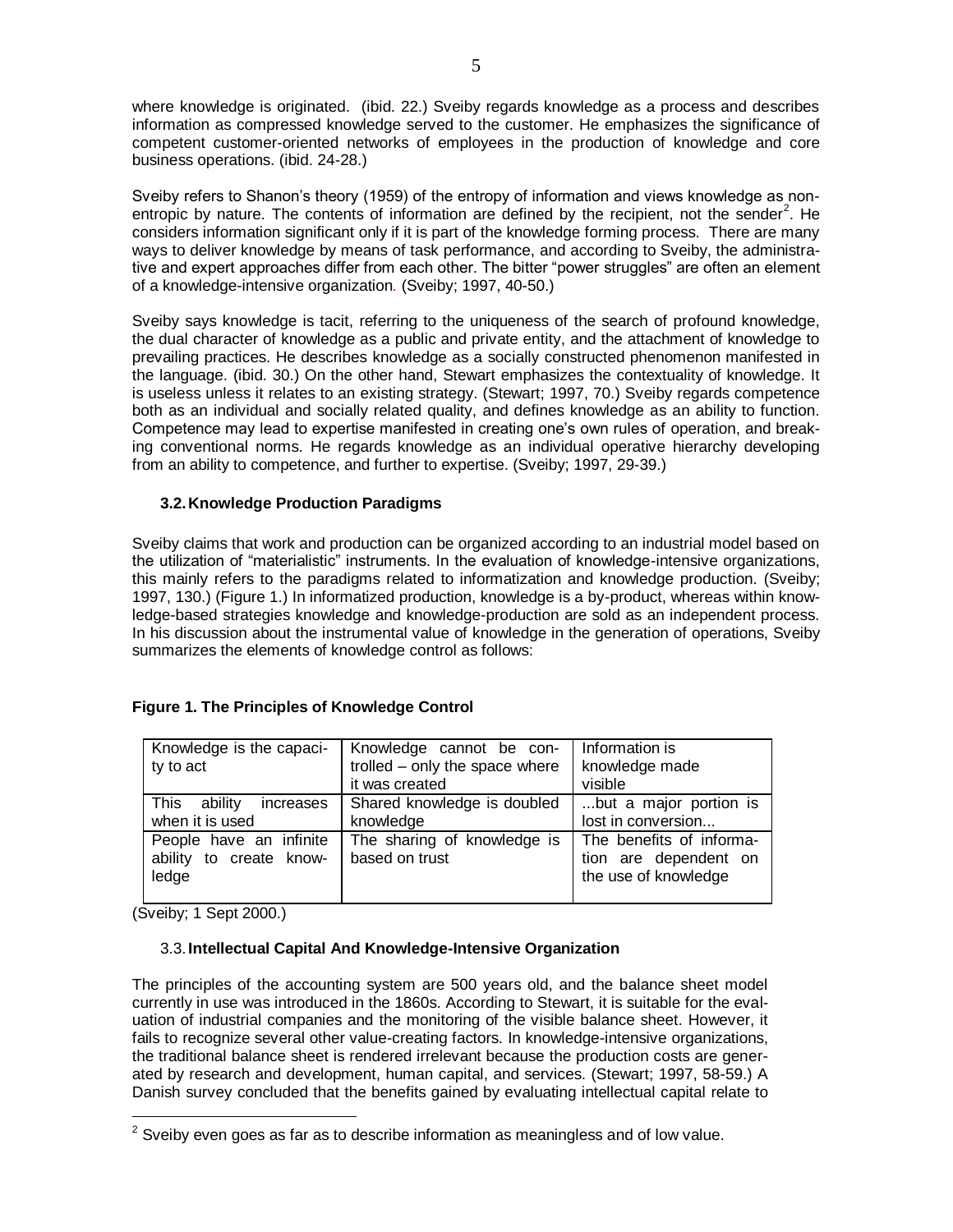the identification of the actual resources, the possibility of different parties to assess the company strategy, and the increase of the company's market value and the investors' interest. (Intellectual Capital Accounts.)

Stewart cites Klein and Prusak's definiton of intellectual capital as being "intellectual material that has been reached and attached to a product in a value-adding way", and describes intellectual capital in this way: Intelligence is converted to resource when freely moving intellect is usefully organized. This requires that it is given a structured form (mailing list, database, agenda, process description); it can be described, divided, utilized, and attached as a part of something that could not have existed if knowledge had been left scattered. Intellectual capital is compressed useful knowledge.<sup>3</sup> (Stewart; 1997, 67.)

## **Human Capital**

Human capital aims to bring innovations to an organization, and it is manifested in products and services whose production should be promoted by the business process. Stewart is well aware of the twofold nature of the way human capital grows. On the one hand, an organization increasingly uses human competence, on the other, people gain more knowledge than the organization needs. In order to better utilize people's knowledge, the company should develop methods to make private knowledge common and tacit knowledge explcit. (Stewart; 1997, 86-89. $)^4$ 

## **Structural Capital**

 $\overline{a}$ 

Stewart signifies the importance of the company and context in the production of knowledge. The knowledge necessary for business operations can be created in an environment where the motives of structural capital development are constituted by quick distribution of information, the growth of collective knowledge, quicker management level decision making, and the growth of employees' productivity. From the customer's point of view, it is important to organize the resources and flow of information. Information networks can help achieve this goal by establishing bulletin boards, discussion forums, www-systems, and educational programmes. Stewart claims that the accumulation of information and wisdom produces knowledge and is, per se, a significant economically beneficial factor. The information networks enable a quicker and more extensive distribution of expert knowledge, and they support worldwide operations. (Stewart; 1997, 108, 110-113, 124.)

Stewart views structural capital as a substance of economic operations. Also, he considers an excess of information as the greatest problem in controlling the structures, and warns against making unreasonable investments in knowledge. By this he means that discrete pieces of knowledge and expertise should not be stored within an organization unless they are structured in a way that utilizes their integration and synergetic qualities, and benefits customers. Intellectual work is rarely routine since the transactions are unique. It is impossible to predict exactly what kind of knowledge should be obtained. Intellectual capital serves two purposes: it can codify the transfer of knowledge resources and, on the other hand, it can link people to data, experts, and knowledge producing units. (Stewart; 1997, 128-132.)

 $3$  Cf: Intellectual capital is the command of such knowledge, applied experience, organization technology, customer relations, and competence that provide Skandia with a competitive edge on the market. (Edvinson & Malone; 1997, 44.) 4

Stewart also manages to problematize the importance of education. He reckons the varying significance of educational strategies among the personnel categories, and a general irrelevance of education. According to Stewart, the relationship between human capital and education should not be assessed based on the variety of knowledge elements but the capacity it creates for innovation production. (Stewart; 1997, 93-95.)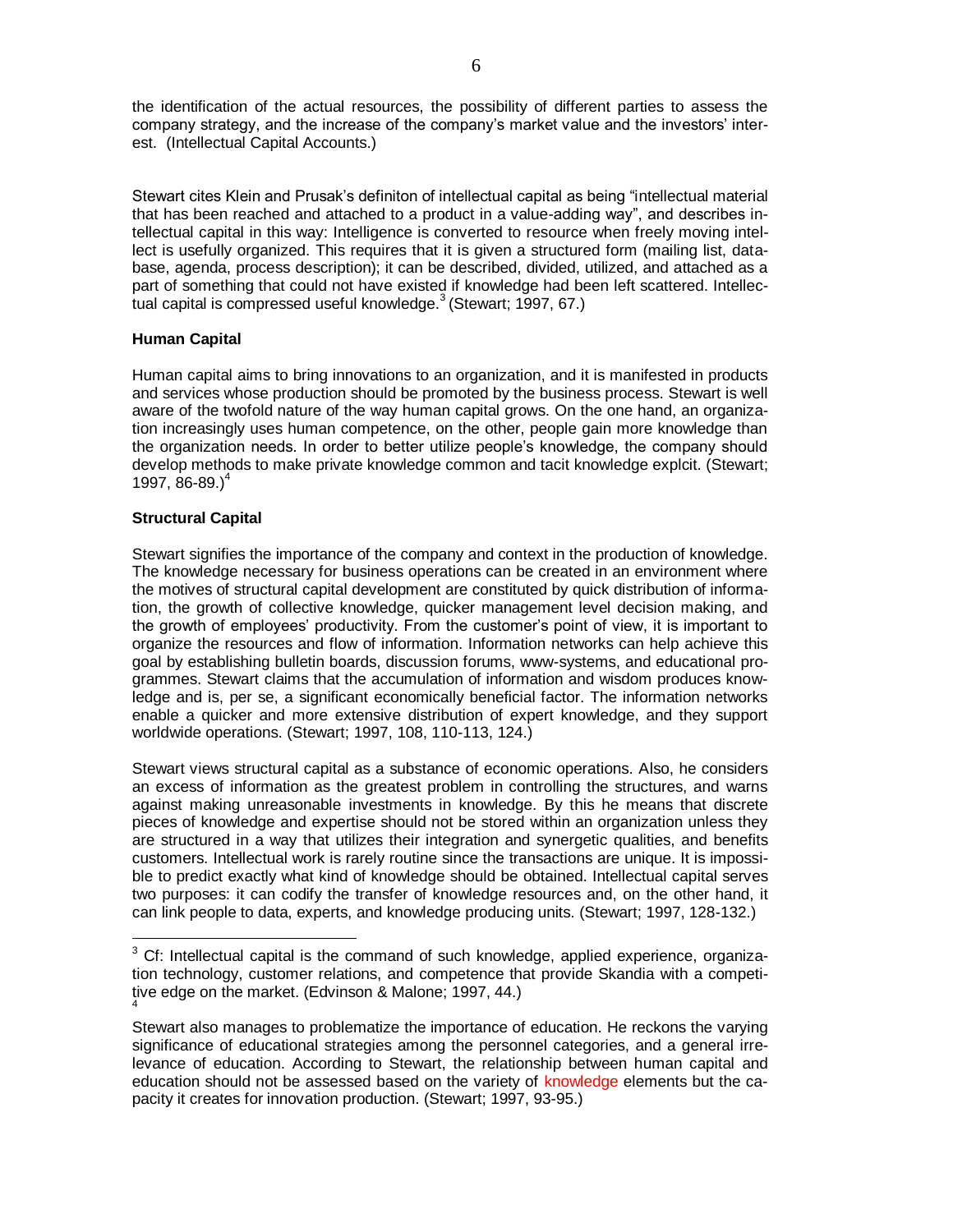#### **Customer Capital**

The most important aspect of customer capital are the networks that are aware of the customer's needs. (Stewart; 1997, 144-145.) It is sensible for organizations to establish electronic platforms for mutual contact in order to support the quick distribution and growth of information. Stewart regards the empowerement of customers, provision of individualized service, and profit sharing as business strategies. These strategies can be achieved if all the complementary functions of organizations co-operate in the shift from pure buy-sell operations to operative co-operation. (Stewart; 1997, 149-161.) (Figure 2.)

**Figure 2. Integration of Business Operations as Intellectual Capital Functions** 



Stewart; 1997; 158.

Intellectual capital consists of human and structural capital. The management is responsible for integrating the products of human capital into structural capital. In contrast to structural capital, human capital cannot be owned by a company. By evaluating and developing intellectual capital, a company seeks to improve its market position. Skandia limited considers intellectual capital, alongside with values and technology, to be one of the three major factors facilitating development into an intellectual organization. (Edvinsson & Malone; 1997, 45-48.) (Figure 3.)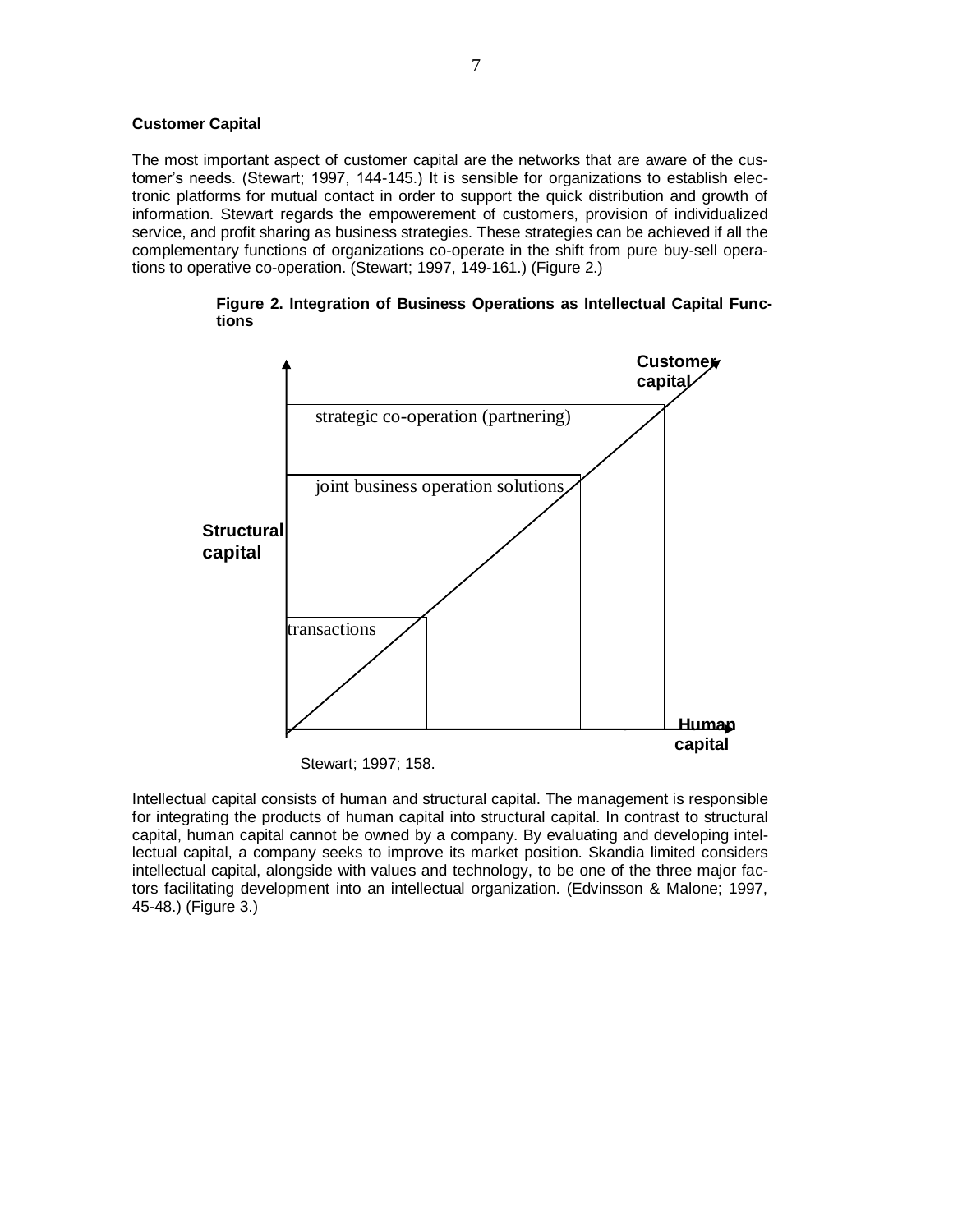

**Figure 3. Value Description Model of Skandia**

(Edvinsson & Malone; 1997, 52.)

### **4. Intellectual Capital and Telework**

 $\overline{a}$ 

The discussion on intellectual capital ( IC ) relates to telework especially concerning knowledge control. Sveiby's notion of focusing on the space where knowledge is created refers to the conceptual organization of operations and work. Telework can be regarded as a special case of this approach. Structural capital contains the technological equipment and systems that enhance operations. In part, telework is based on information technology, thus the special features of information systems can be utilized. A third common interest for telework and customer capital are the platforms for mutual contact between organizations. The maintenance of customer relationships is said to be a particularly emphasized motive for telework.

In early literature concerning intellectual capital, there are only few references to telework, or any other unorthodox form of work organization.<sup>5</sup> The personnel is seen as operationally positioned, and the tensions between the personnel categories are regarded as static elements dictated by the organization structure and professional competence. (Sveiby; 1997, 53-63.) This approach makes it difficult to realize the opportunities for change. The analysis of the nature of intellectual capital is affected not only by social issues, but also aspects concerning ethics. (Koskinen, 2000, 80.)

<sup>&</sup>lt;sup>5</sup> The article by Campbell ja Grantham (1998) is an exception. Despite the title, it relates to the general discussion on the theory of intellectual capital and the operational abilities of a company. The article concludes with an emphasis on the importance of customer relationships.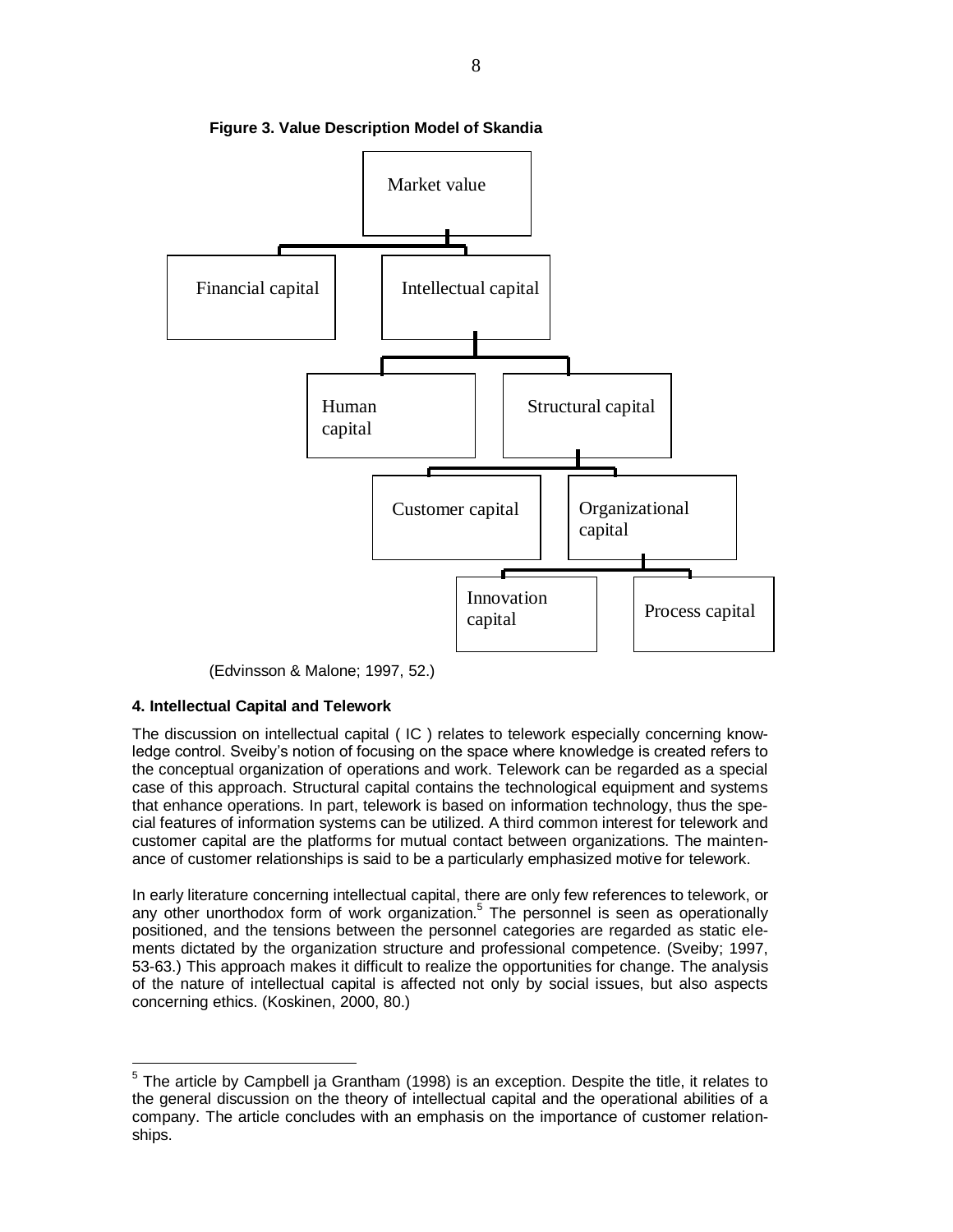The problem with IC framework of reference is the lack of focus on operational spaces. Apart from Sveiby, at the beginning of the millennium there were no studies into the nature of work in a virtual or conscious space, or into the concept of time as an organic process factor.

The efficiency factors of telework are essential qualities of structural capital. They are related to the internal structure of the organization, customer relationships, and operations in the chains of added value. Knowledge does not exist irrespective of space (Stewart; 1997, 171.) but is manifested in mental space. This enables the processing of knowledge in virtual, physical and social spaces.

Intellectual capital is in relation to the production of paradigmatic change. Innovation is a change in a way people think and act. The organization of work on the basis of virtual and mental space promotes the organization's ability to produce innovations and wide-ranging conceptual changes that, in turn, will help adjust to the chains of added value and create networks. Telework is a way to enhance the production of innovations and ideas with added value.

As a form of work organization improving and facilitating task completion, telework should conform to the methods intellectual companies are using. According to the theory of IC, knowledge production should be escalated within the organization, especially in the customer and strategic partner networks. As far as it is understood as eWork, or work in the networks, these activities are extremely relevant in respect to telework.

#### **5. Intellectual Capital And the Benefits And Disadvantages of Telework**

Telework is a neutral form of work organization. Its applications may be either beneficial or disadvantageous with respect to the employees, the organization or environment. From the perspective of business operations, telework serves as a means of adaptation to the frequent changes in the organization and environment. In Finland, an essential element of telework is that the workers take responsibility for their task performance and become their own supervisors. Telework enables the choice of an innovative undisturbed work environment, the use of physical and virtual spaces, and the utilization of network applications. The most significant benefits of telework relate to individual working practices, the organization of workplace and working hours, and the combining of work and personal interests. (Pekkola; 2002, 232-236.)

The major disadvantage of telework is the increased number of working hours. Typically, this occurs when the personal responsibility or supervisory functions, and the lack of control from within and outside the organization lead to changes in standard working hours. (Aitta; 2000, 156-157.) Another disadvantage for managerial employees might be the general increase of quantitive labour market flexibility. Also, a potential problem arises if telework and its output share are not agreed upon by contracts. Other disadvantages are considered minor, although they are significant at an individual level.

When the benefits and disadvantages of telework are placed within the framework of the theory of intellectual capital, the focus is mainly on innovation and process capitals because the benefits are primarily obtained by individual employees. When work is organized in the forms of telework, it usually occurs independently of the company's or organization's business strategy. The efficiency factors of telework are not absolute but relate to the nature of the business strategy and the developing stages of product and process innovation. Basically, the more comprehensive and integrated the policy of telework is, the more beneficial it will be. Fundamentally, the efficiency factors are associated with promoting human activities.

At an individual level, the benefits obtained in the area of innovation capital become apparent in the pacing of work and in the utilization of suitable working environments. The production of innovations and ideas with added value is supported by expanding task processing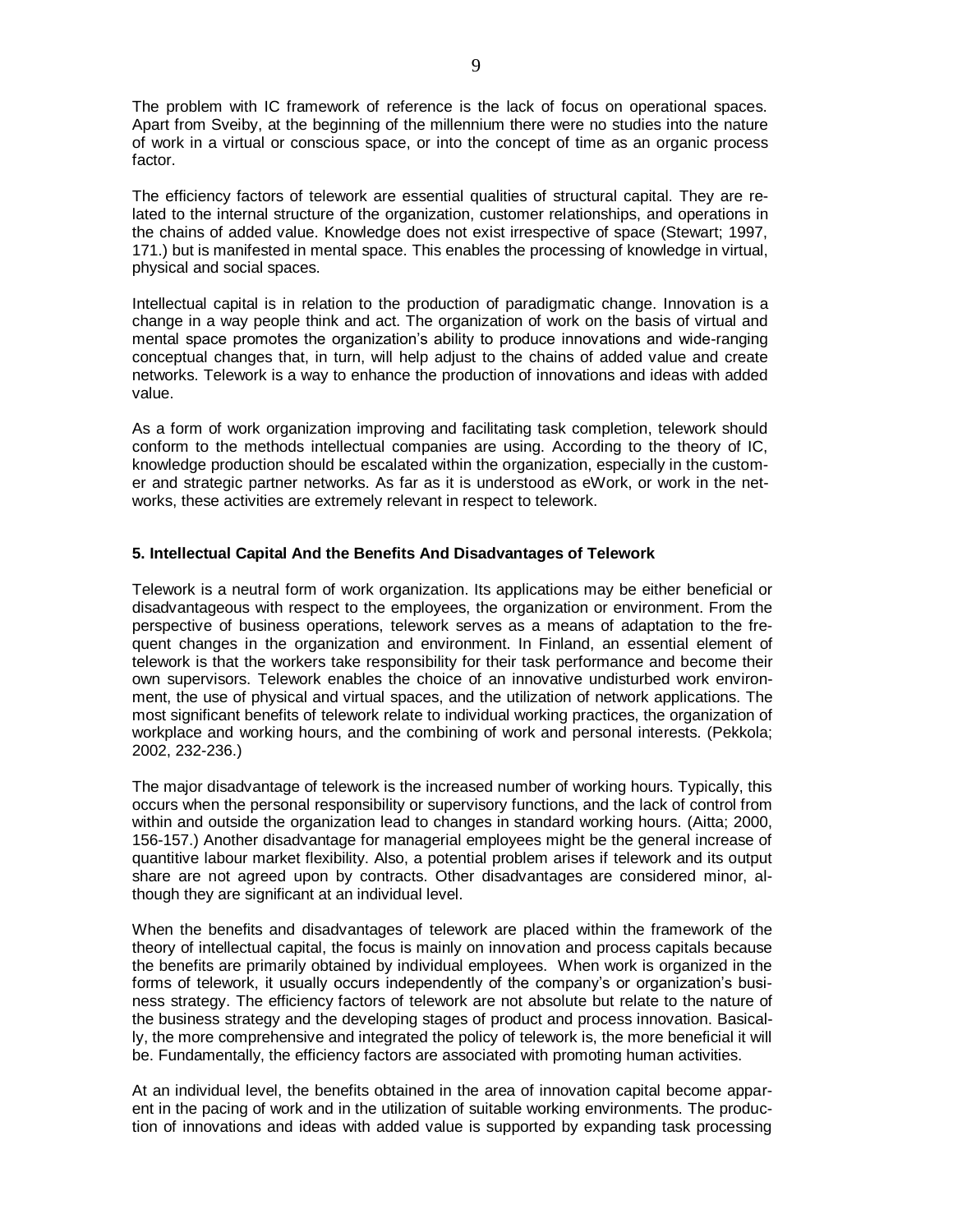and eliminating disturbances. Disturbances include the norm to increase working hours, the blurring of working and free time, as well as the quantitive labour market flexibility concerning expert positions.

The sphere of process capital includes the independence of work, decentralization of work organization, flexible use of human resources, the incease of employee input, and the utilization of technological efficiency factors. A disadvantage is the potential friction among the employees.

The benefits of organizational capital include, for example, the principle of emphasizing the quantity and quality of the performed tasks, and the utilization of employee and even customer premises. Potentially, the lack of sufficient negotiation and contract practices in respect to telework may cause problems.

In the sphere of customer capital, benefit is gained by maintaining customer orientation in telework, and directing operations towards value chains. Networks may contain parts that are common to several organizations, which is typically beneficial for teleworkers.

Benefits provided by the sphere of structural capital include the adaptation to organizational changes, utilization of network applications, and temporal and spatial adjustability of work processes. However, the use of networks is constrained by the costs.

Human capital enables an extensive use of human resources and the combining of occupational and personal responsibilities through telework. The employees can choose not to commute or travel in business and thus reduce their impact on business expenses and environment, as well as rationalize their working hours. (Figure 4.)

Irrespective of formal status, lower white collar employees can innovatively organize their work through professional development. This is especially benefitting female workers. (Cf. Sveiby; 1997, 53-63.) On the other hand, this also relates to the use of human capital or how competence is utilized and increased in the sphere of organizational capital, and in the processes and innovations closely associated with it.

The efficiency of telework is dependent on the distribution and production of new knowledge and innovations. Participation in a social process enables participation in a higher number of more diverse processes than would be otherwise possible. It also makes it possible to select the suitable processes and people participating in them. Telework offers tools for cooperation with several other people, while providing an environment for undisturbed individual concentration. The organization of work facilitates concentration on individual and social levels. Efficiency at work equals to being present in a social structure in such a way that more space is created for individual and shared thinking. Produced efficiency is a process innovation.

In terms of intellectual capital, telework requires that the structure of the working spaces must support the production of ideas and innovations. The relationship between human and structural capital is essentially important. The elements of structural capital must enable the realization of human capital. Human capital is not an independent part of intellectual capital, but the functions of human capital, such as education and well-being, become apparent in the ways human capabilities are expressed (present) in work processes, whether within an organization or in relation to customers or other external actors. Finally, innovation and process capitals are derivative of organization and customer capital.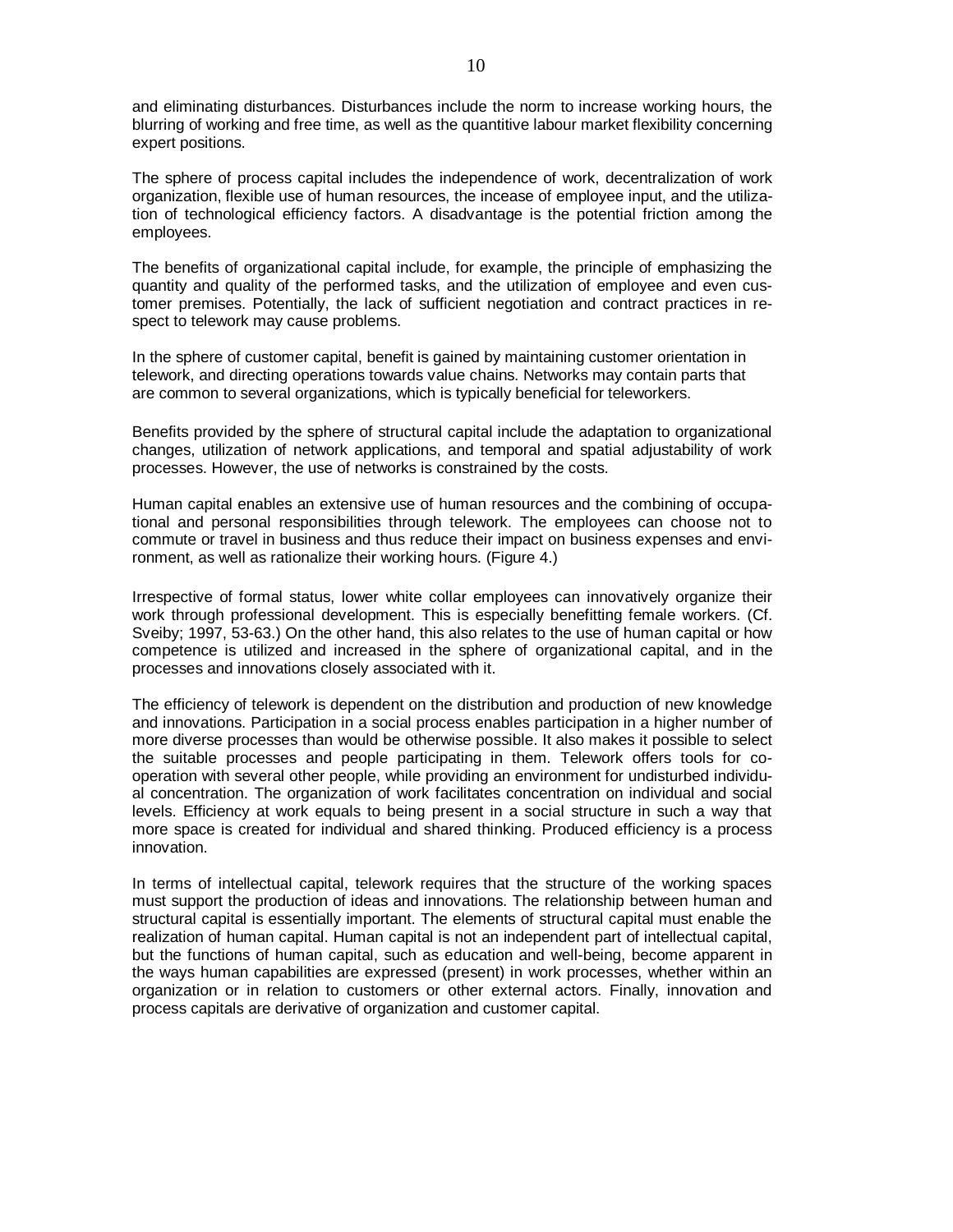

## **Figure 4. Intellectual Capital And the Benefits And Disadvantages of Telework**